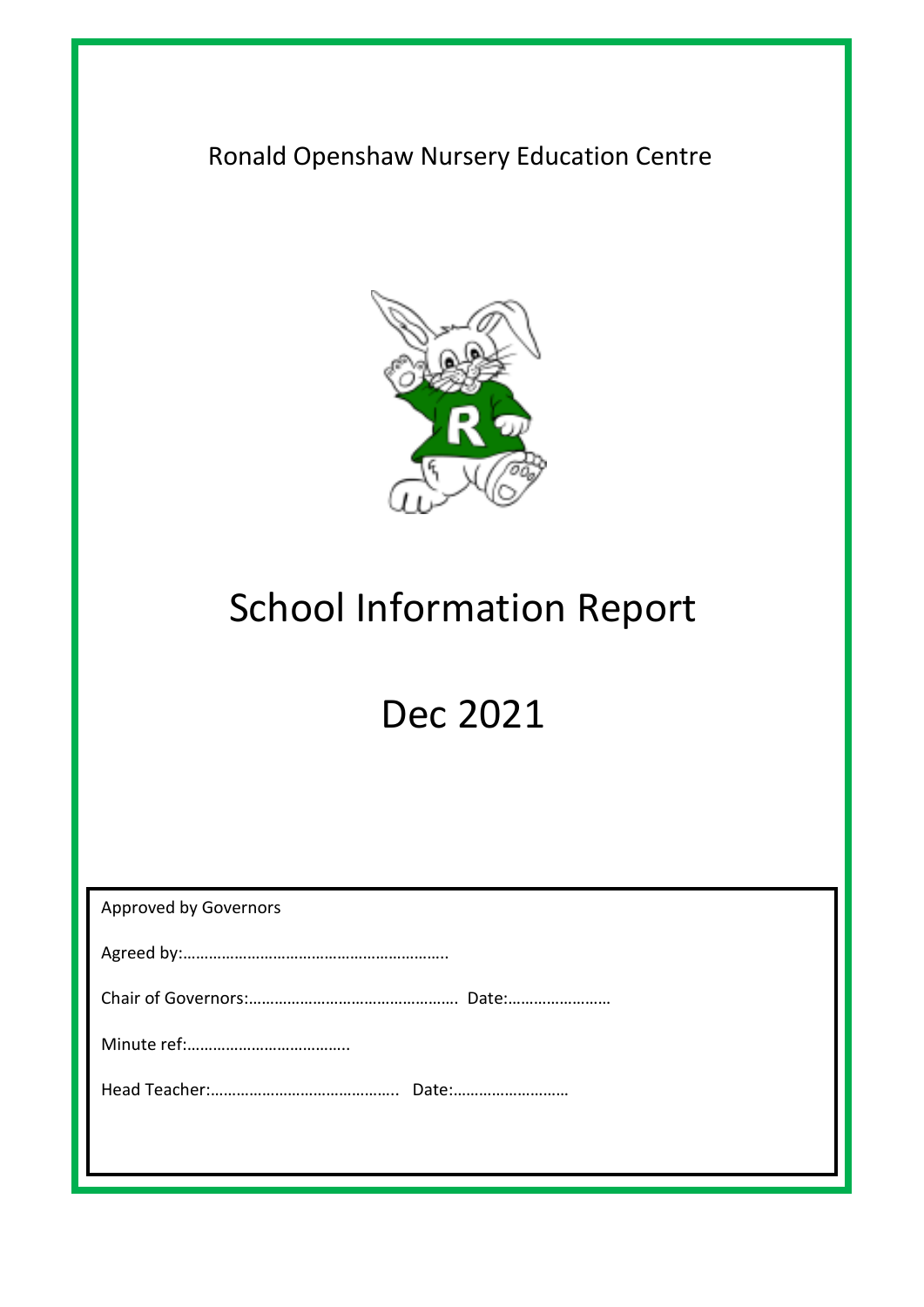# **SEND provision for Children at Ronald Openshaw Nursery Education Centre**

#### **Date: December 2021**

As part of the Children and Families Act 2013, Local Authorities are required to publish a **'Local Offer'** which sets out support that is available for children and young people with SEN in the local area.

Newham's Local Offer is available on the Newham Website and tells parents how to access services in their area and what to expect from these services.

[https://families.newham.gov.uk/kb5/newham/directory/localoffer.page?localoff](https://families.newham.gov.uk/kb5/newham/directory/localoffer.page?localofferchannel=0) [erchannel=0](https://families.newham.gov.uk/kb5/newham/directory/localoffer.page?localofferchannel=0)

Alongside this, schools are required to publish information about their arrangements for identifying, assessing and making provision for pupils with SEN.

This is the Local offer for Ronald Openshaw Nursery Education Centre. It describes the arrangements we make that are 'additional' and 'different' for pupils with SEN.

The following information outlines the support and provision pupils with SEN can expect at Ronald Openshaw Nursery Education Centre.

At Ronald Openshaw Nursery we believe that every child has the right to excellent play based education which is carefully planned to meet their own abilities/disabilities, so that each child can achieve to the best of their potential.

'If we are disabled, either in body or mind, treasure us especially and give us the care we need to live happily in the world' *(text adapted by Caroline Castle from right number 23 of the UN Convention on the Rights of the Child).*

The diagram on the next page illustrates the schools graduated response to children's needs. It shows the standard offer of teaching, learning and care for ALL pupils, the additional provision which may be needed by some pupils and the specialist provision available to the few children with significant or complex needs.

**Date of Review: December 2021**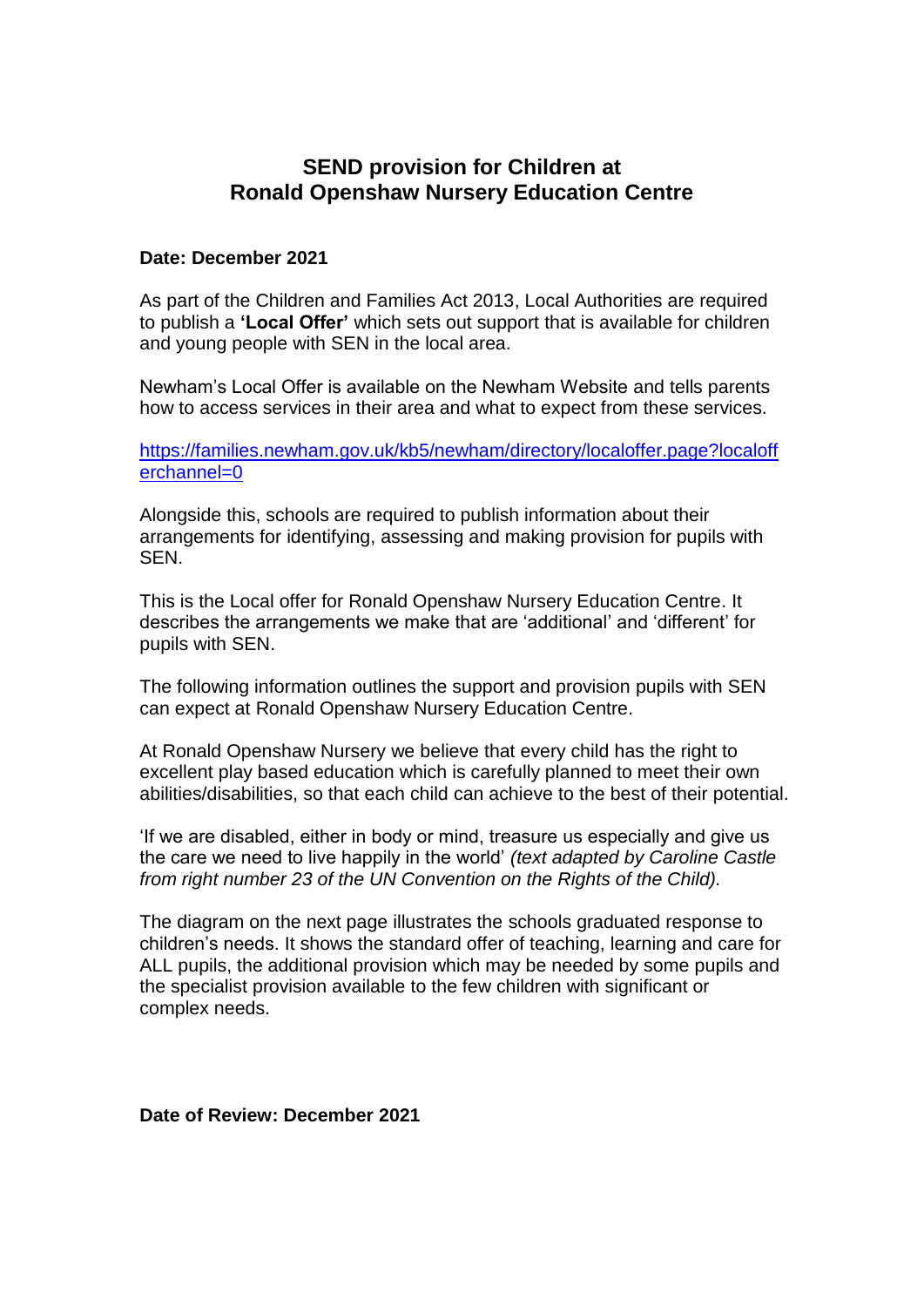# The Ronald Openshaw Nursery School Offer

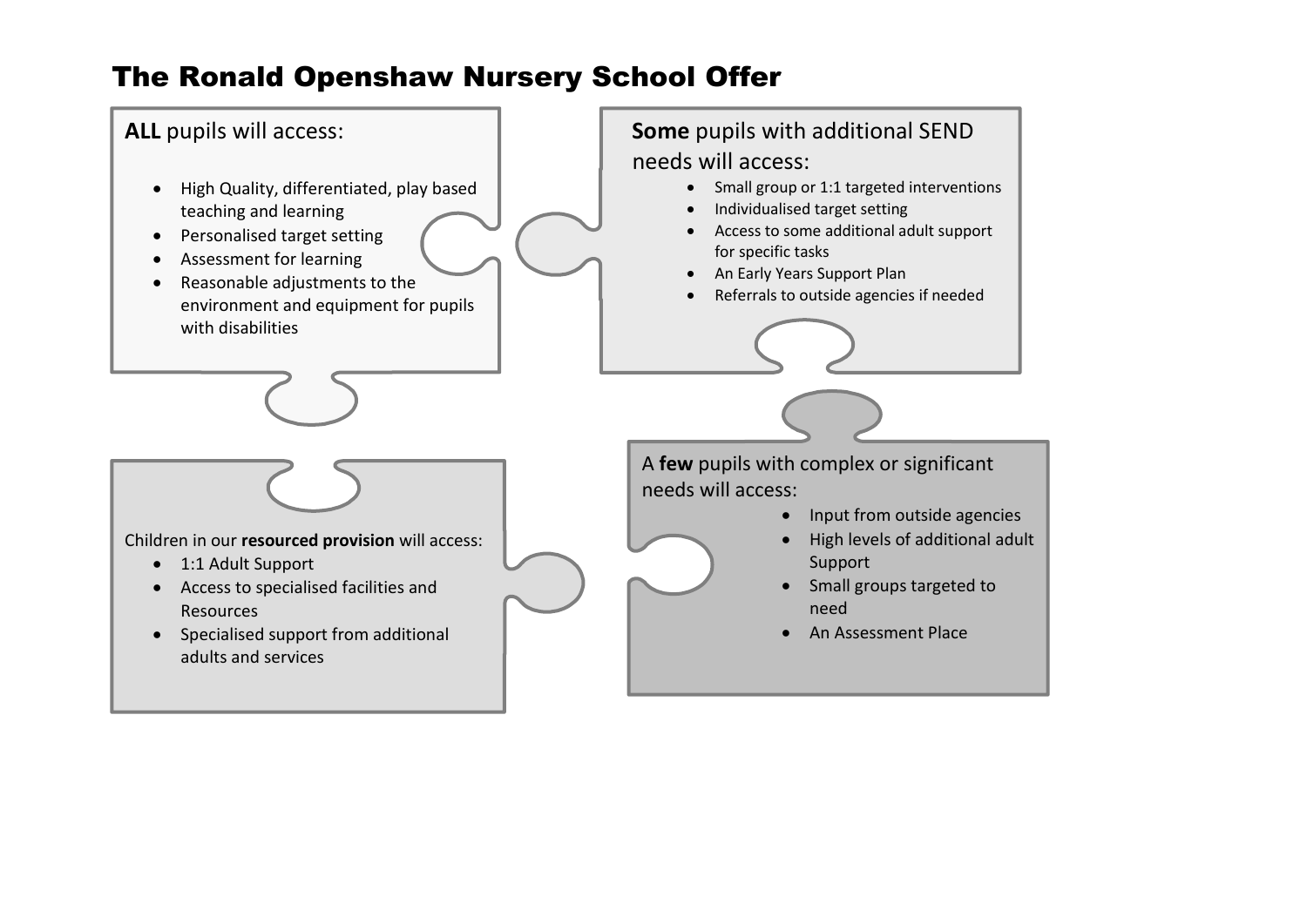### **More information about our Offer of SEN provision:**

# **How does the school know when a pupil has learning difficulties or special educational needs?**

Children are identified in different ways; these include parental concerns, staff concerns, outside agencies and through our assessment tracking system.

#### **How is the curriculum matched to pupil's needs?**

The nursery is a 'moment to moment' planning nursery. This means that the adult will assess where the child's individual learning point is and will adapt their teaching to meet their needs and progress their learning.

#### **How does the school know whether pupils are making progress?**

As minimum pupils are assessed against the three prime areas of the EYFS each seasonal term. Children who have been identified as having high level special needs are additionally assessed using the B Squared tracking system.

#### **How are parents/carers informed about how their child is doing?**

Key Workers are available to speak to parents/carers informally each day. Each seasonal term every child will have a 'Special Week' where they are particularly focused on by the adults in the nursery. The Keyworker will then meet with the parent at the end of that week to share progress and discuss next steps. Parents who have children with SEND and 1:1 support are given daily feedback, either verbally or in a communication book. Parents of children at stages 2, 3, and 4 of the SEND register will also have three Support Plan meetings a year with the SENDCo, key staff and other professionals working with the child. All children's special books are located in classrooms and can be looked at at any time.

# **How is support organised for pupils with identified special educational needs?**

Adult support is allocated based on the individual need of the child. It may be in the form of support at group time, during free play, targeted small groups or full 1:1 support.

#### **How are decisions made about how much support individual pupils receive?**

Children are carefully assessed by the SENDCo, Class Teacher and Key Worker to decide how much support is needed. Parents are part of this decision making through Support Plan meetings. The nursery will apply for High Needs Funding for children who are identified as needing a high level of adult support.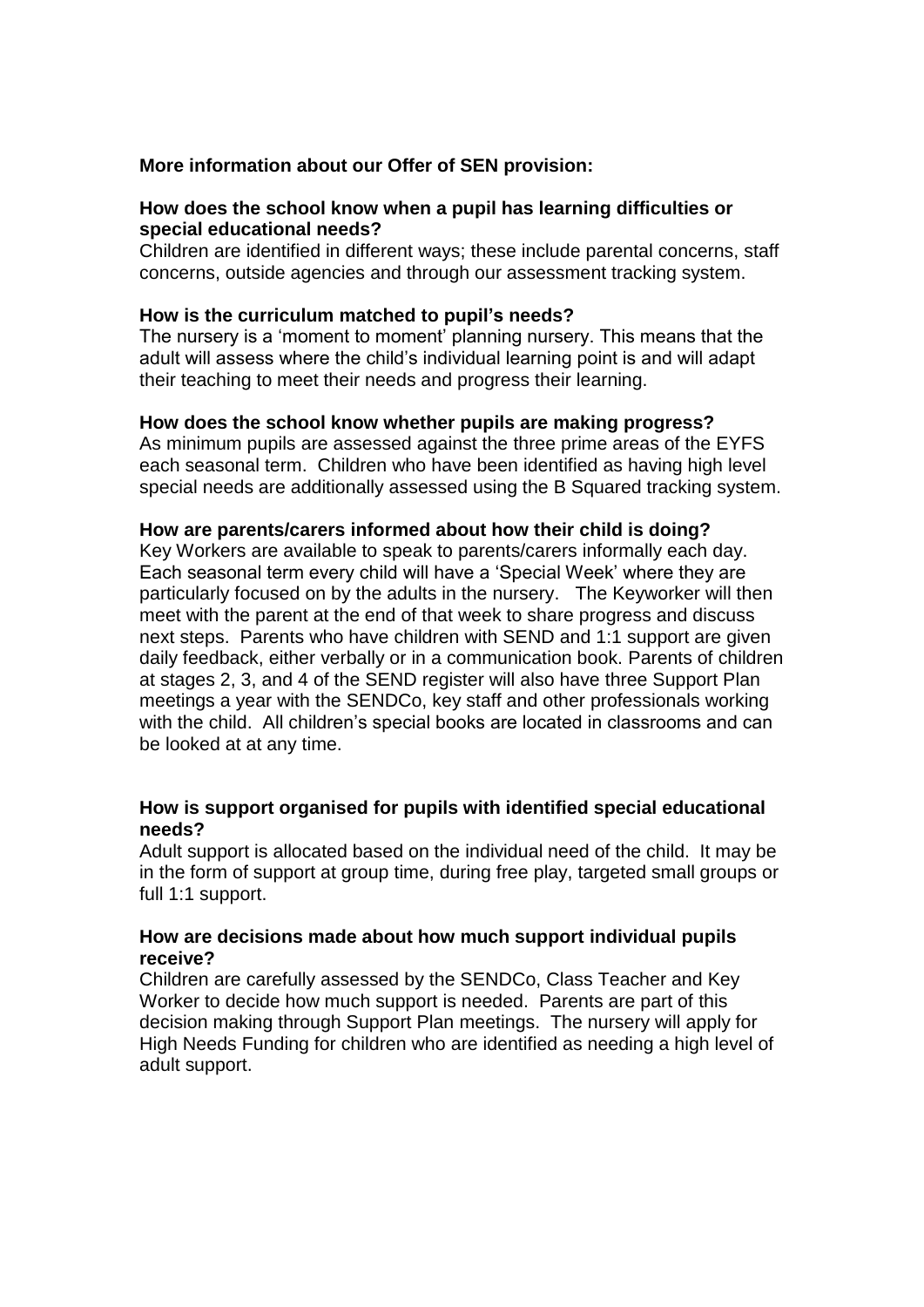# **How does the school know if the extra support is helping pupils to make progress?**

Our detailed assessment systems mean that we can identify children who have received additional support and clearly track the progress they have made in all areas of the curriculum.

# **How are parents/carers informed about their child's needs and what support they are receiving?**

Parents/Carers of children with SEND formally meet with the SENDCo, Class Teacher, Keyworker and outside agencies to discuss progress and targets as a minimum three times a year or more often if needed.

Each child has a Special Week each seasonal term and their special book is available to be looked at at any time. Informally the child's Key Worker is available for verbal feedback daily or through a communication book.

# **How does the school involve parents/carers in planning to meet their child's needs and in setting targets for learning?**

Parents/Carers are invited to each Support Plan meeting and their views are valued and recorded. As the child's primary educator, information they have from home is invaluable to their child reaching their full potential.

# **What expertise and training do the staff that support SEN pupils have?**

All staff are trained to work with children with SEND. Staff receive additional training based on a child's individual needs; this can include whole centre training. The core SEND team are very experienced and work closely with newer members of the team or supply staff to ensure that our high standards are met consistently when working with children with SEND.

# **What specialist support or services does the school access for pupils with SEN?**

The nursery accesses all support services that are needed by individual children, this includes Speech and Language Therapy, Occupational Therapy, Physio Therapy, [Educational Psychology Services,](http://fronter.com/newham/links/link.phtml?idesc=-2&iid=887273&sechash=a678bd9e4ca8b6715bb3d55485994a32) [Social Emotional and](http://fronter.com/newham/links/link.phtml?idesc=-2&iid=293368&sechash=753be42243d42f690232e558b25bd674)  [Behavioural Services,](http://fronter.com/newham/links/link.phtml?idesc=-2&iid=293368&sechash=753be42243d42f690232e558b25bd674) Complex Needs and Dyslexia Service, [Language](http://fronter.com/newham/links/link.phtml?idesc=-2&iid=293366&sechash=cbec542adf1994c5c6a028f6afd7798a)  [Communication and Interaction Services,](http://fronter.com/newham/links/link.phtml?idesc=-2&iid=293366&sechash=cbec542adf1994c5c6a028f6afd7798a) and services for visually impaired and deaf children

# **How are classrooms and other areas of the school adapted to meet pupil's individual needs?**

All classrooms are carefully planned and furnished to ensure access for all, this includes specialist tables/equipment, space so all areas can be accessed by wheel chairs and activities set at low levels for floor moving children.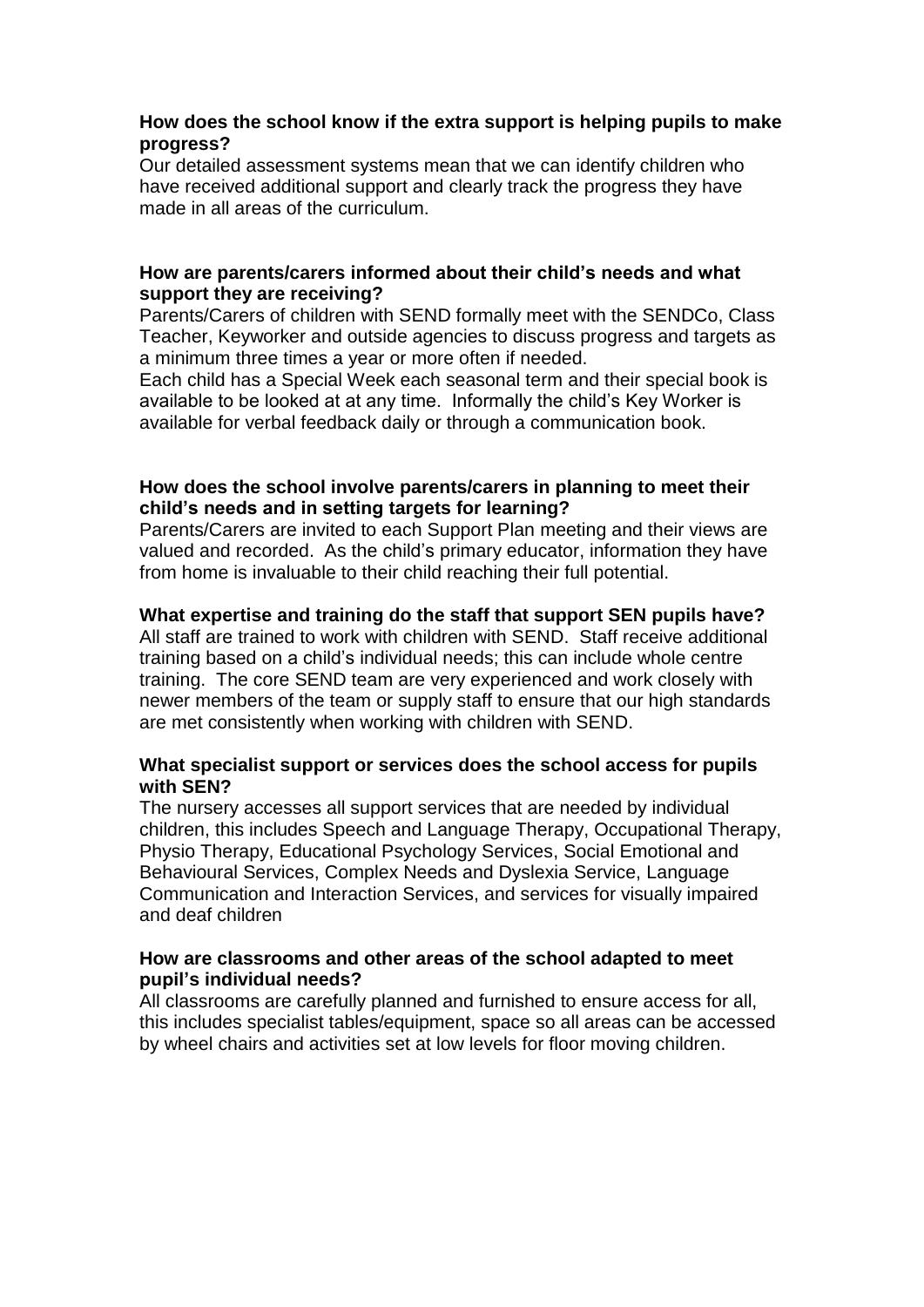#### **How will you help me settle my child into nursery?**

We invite all children and their families to spend time in the nursery before they start at nursery so that they become familiar with the setting. We offer home visits to all of the children so that we can start to build a relationship with them before they start nursery. We then have a settling in period, this varies in length depending on the needs of the child.

# **Who can parents/carers contact to talk to about their child's special educational needs?**

Parents/Carers can contact:

Megan Panayiotou – SENDCo Alison Lentz – Head Teacher Or the child's Class Teacher/Key Worker

### **Who should parents/carers contact if they have a complaint about the SEN provision in the School?**

If there is a complaint about the SEND provision in the school parents/carers should first contact Megan Panayiotou (SENDCo). If after this they feel that the matter has not been satisfactorily resolved they should contact Alison Lentz (Head Teacher) and follow the complaint procedure with can be found on our website.